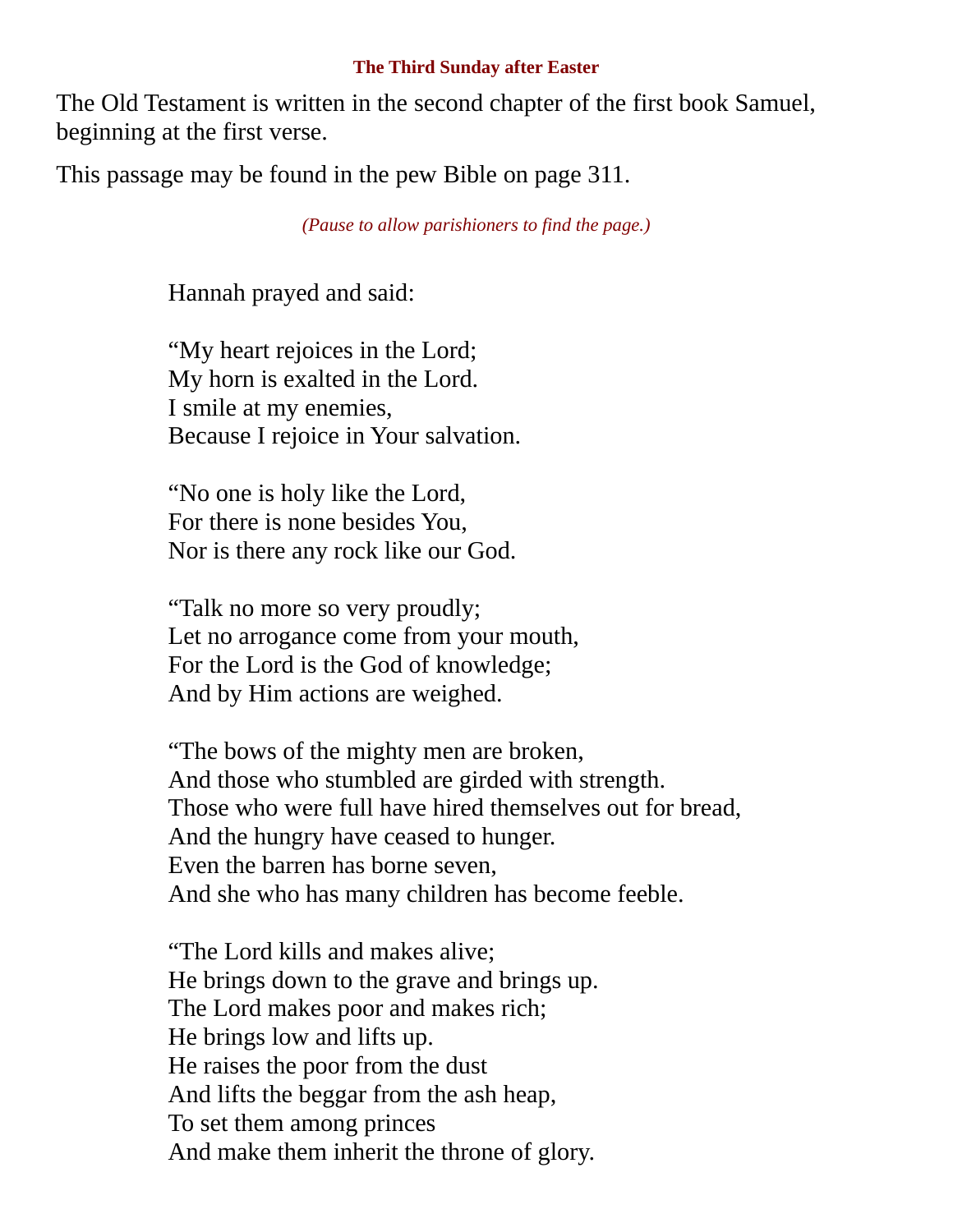"For the pillars of the earth are the Lord's, And He has set the world upon them. He will guard the feet of His saints, But the wicked shall be silent in darkness.

"For by strength no man shall prevail. The adversaries of the Lord shall be broken in pieces; From heaven He will thunder against them. The Lord will judge the ends of the earth.

"He will give strength to His king, And exalt the horn of His anointed."

> *(Pause for a count of 5)* This is the word of the Lord.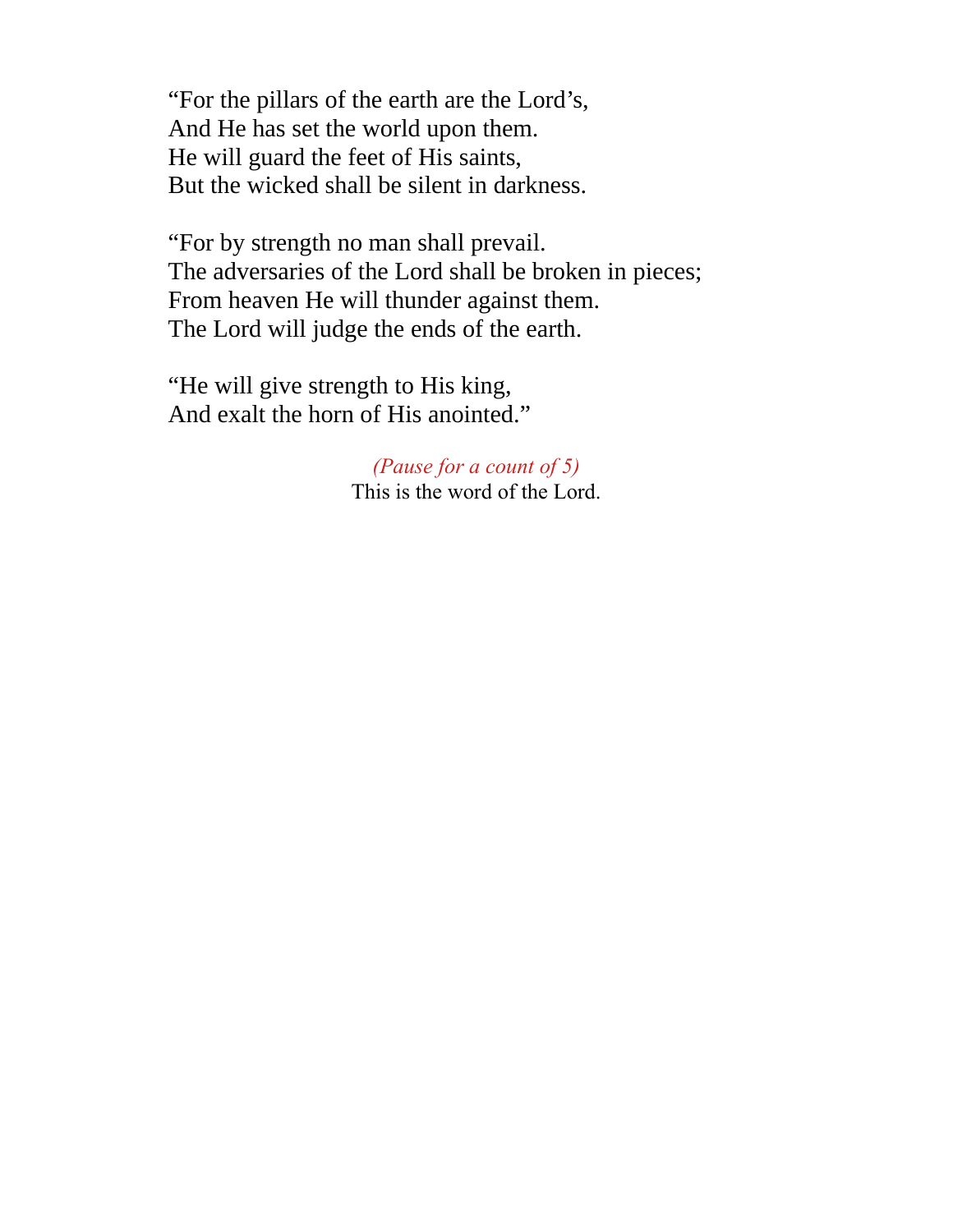## **The Third Sunday after Easter Psalm 36:5-12**

5 Thy mercy, O Lord, reacheth unto the heavens, \* and thy faithfulness unto the clouds.

6 Thy righteousness standeth like the strong mountains: \* thy judgments are like the great deep.

7 Thou, Lord, shalt save both man and beast: how excellent is thy mercy, O God! \* and the children of men shall put their trust under the shadow of thy wings.

8 They shall be satisfied with the plenteousness of thy house; \* and thou shalt give them drink of thy pleasures, as out of the river.

9 For with thee is the well of life; \* and in thy light shall we see light.

10 O continue forth thy loving-kindness unto them that know thee,  $*$  and thy righteousness unto them that are true of heart.

11 O let not the foot of pride come against me; \* and let not the hand of the ungodly cast me down.

12 There are they fallen, all that work wickedness; \* they are cast down, and shall not be able to stand.

*Glory be…*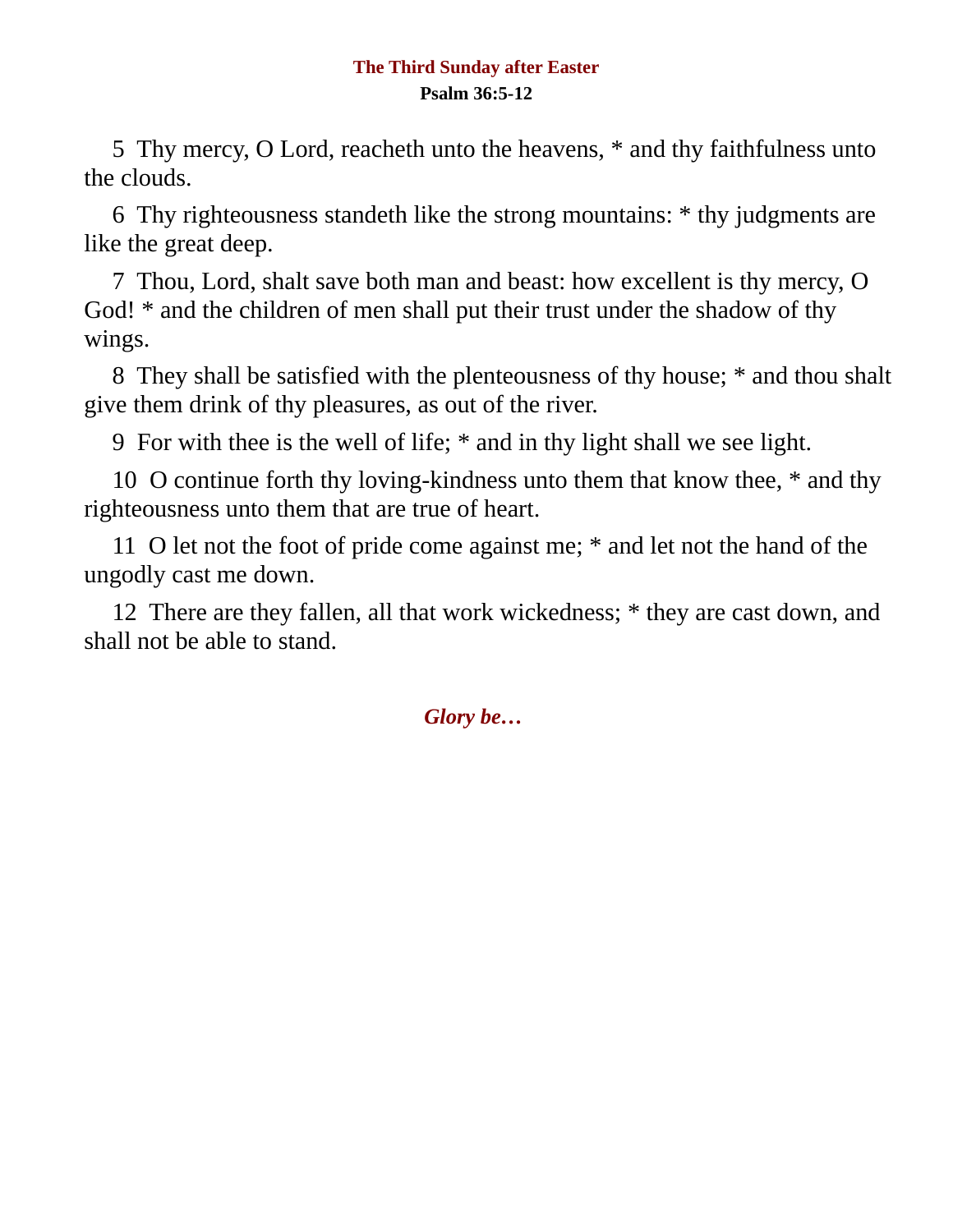## **Psalm 138**

1 WILL give thanks unto thee, O Lord, with my whole heart; \* even before the gods will I sing praise unto thee.

2 I will worship toward thy holy temple, and praise thy Name, because of thy loving-kindness and truth; \* for thou hast magnified thy Name, and thy word, above all things.

3 When I called upon thee, thou heardest me; \* and enduedst my soul with much strength.

4 All the kings of the earth shall praise thee, O Lord; \* for they have heard the words of thy mouth.

5 Yea, they shall sing of the ways of the Lord, \* that great is the glory of the Lord.

6 For though the Lord be high, yet hath he respect unto the lowly; \* as for the proud, he beholdeth them afar off.

7 Though I walk in the midst of trouble, yet shalt thou refresh me; \* thou shalt stretch forth thy hand upon the furiousness of mine enemies, and thy right hand shall save me.

8 The Lord shall make good his loving-kindness toward me; \* yea, thy mercy, O Lord, endureth for ever; despise not then the works of thine own hands.

*Glory be…*